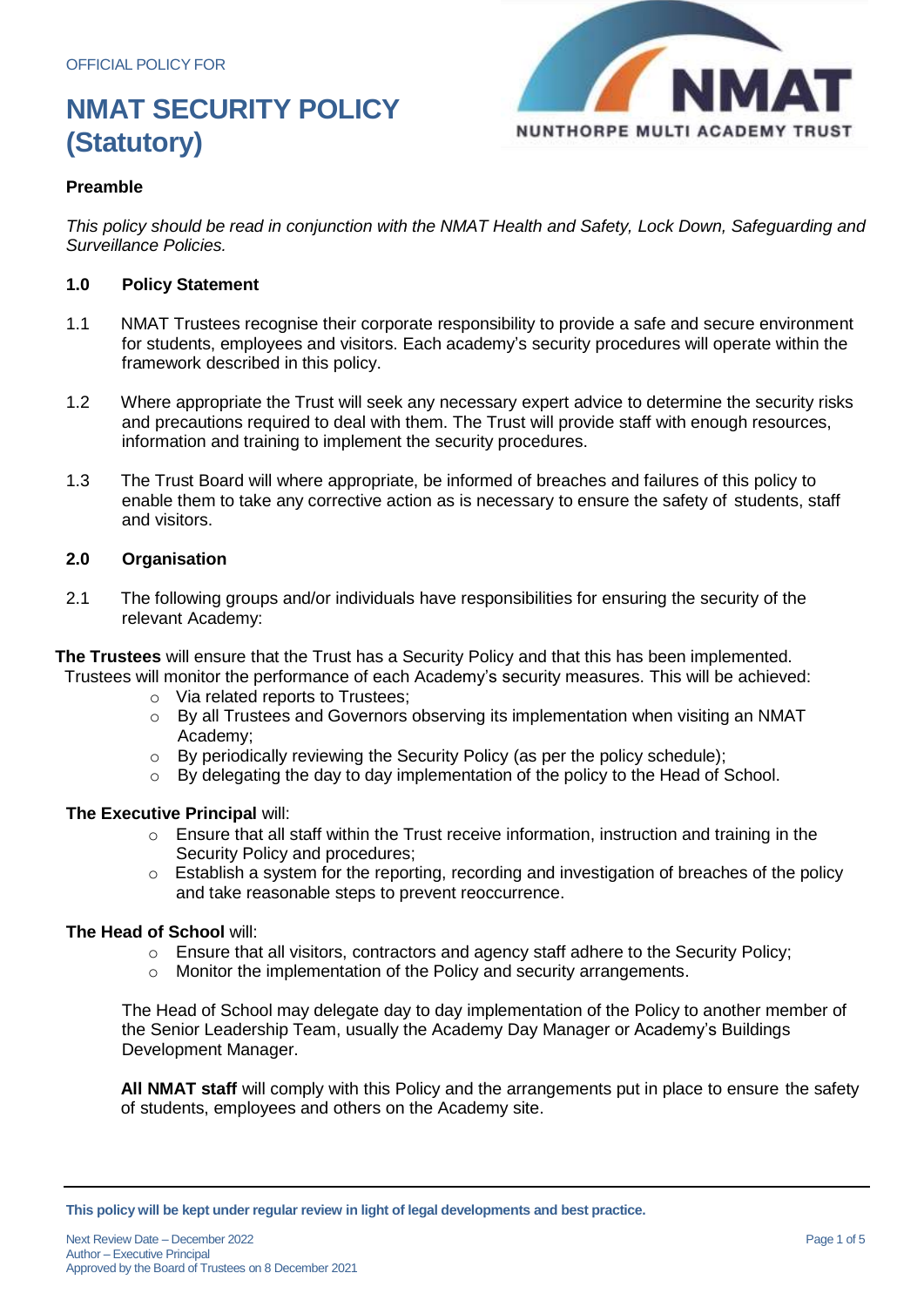

Those listed below have been given specific responsibilities for academy security:

| <b>Security Issue:</b>             | <b>Responsibility of:</b> | <b>Specific Duties:</b>        |
|------------------------------------|---------------------------|--------------------------------|
| Agreeing and reviewing the Trust's | <b>Trustees</b>           | <b>Agree Policy</b>            |
| <b>Security Policy</b>             |                           | Review every 12 months         |
| Day to day implementation and      | - Head of School          | Inform Staff                   |
| management of the Policy           | - Academy Day Manager     | <b>Monitor Performance</b>     |
|                                    | / Academy Buildings and   | Review arrangements            |
|                                    | Development Manager       |                                |
| Checking the condition and         | Site Team and/or IT       | Part of normal duties to check |
| maintaining the safe operation of  | Team if appropriate       | physical integrity of security |
| physical and electronic security   |                           | devices                        |
| devices (locks, gates, key pads,   |                           |                                |
| fences etc.)                       |                           |                                |
| Control of visitors                | Receptionist(s)           | Check ID, Issue badges         |
| Control of contractors             | - Receptionist(s)         | Check security level           |
|                                    | - Site Team               | Make aware of security         |
|                                    |                           | procedures, fire/evacuation    |
|                                    |                           | procedures                     |
|                                    |                           | Ensure correct level of        |
|                                    |                           | supervision                    |
| <b>Security Risk Assessment</b>    | Academy Day Manager /     | Review annually and inform     |
| see also NMAT Risk Assessment      | <b>Academy Buildings</b>  | Trustees of findings. They     |
| Policy                             | Development Manager       | need to use this as part of    |
|                                    |                           | their policy review            |

# **Students** will:

- $\circ$  Be encouraged to exercise personal responsibility for the security of themselves and others;
- o Cooperate with the arrangements for the security of their Academy.

# **3.0 Arrangements**

3.1 The Trust has agreed the following arrangements to ensure the safety and security of staff, students and other users of NMAT premises:

#### **Information and Communication**

- o All staff must be aware of the Trust's Security Policy, especially staff with a specific role to play;
- o All staff induction will include the Trust's Security Policy and will be recorded on the employee's Induction Training Profile, with record being kept by the Academy Day Manager (or HR alongside all other training?)/Buildings Development Manager;
- $\circ$  These arrangements will be communicated to all third parties that use NMAT's premises and grounds. All will be expected to comply with the arrangements as a condition of sharing use of the building;
- o Where there has been a breach of any aspect of the Security Policy, the event should be recorded on the appropriate Incident / Near Miss Form. The breach would constitute an incident or near miss and can therefore be considered by the SLT and Trustees in their regular reviews. Any breach of the Security Policy should always, in the first instance be reported to a senior member of staff as a matter of urgency. Any action(s) taken should be clearly recorded, as should the reason for not taking any action, if appropriate.

**This policy will be kept under regular review in light of legal developments and best practice.**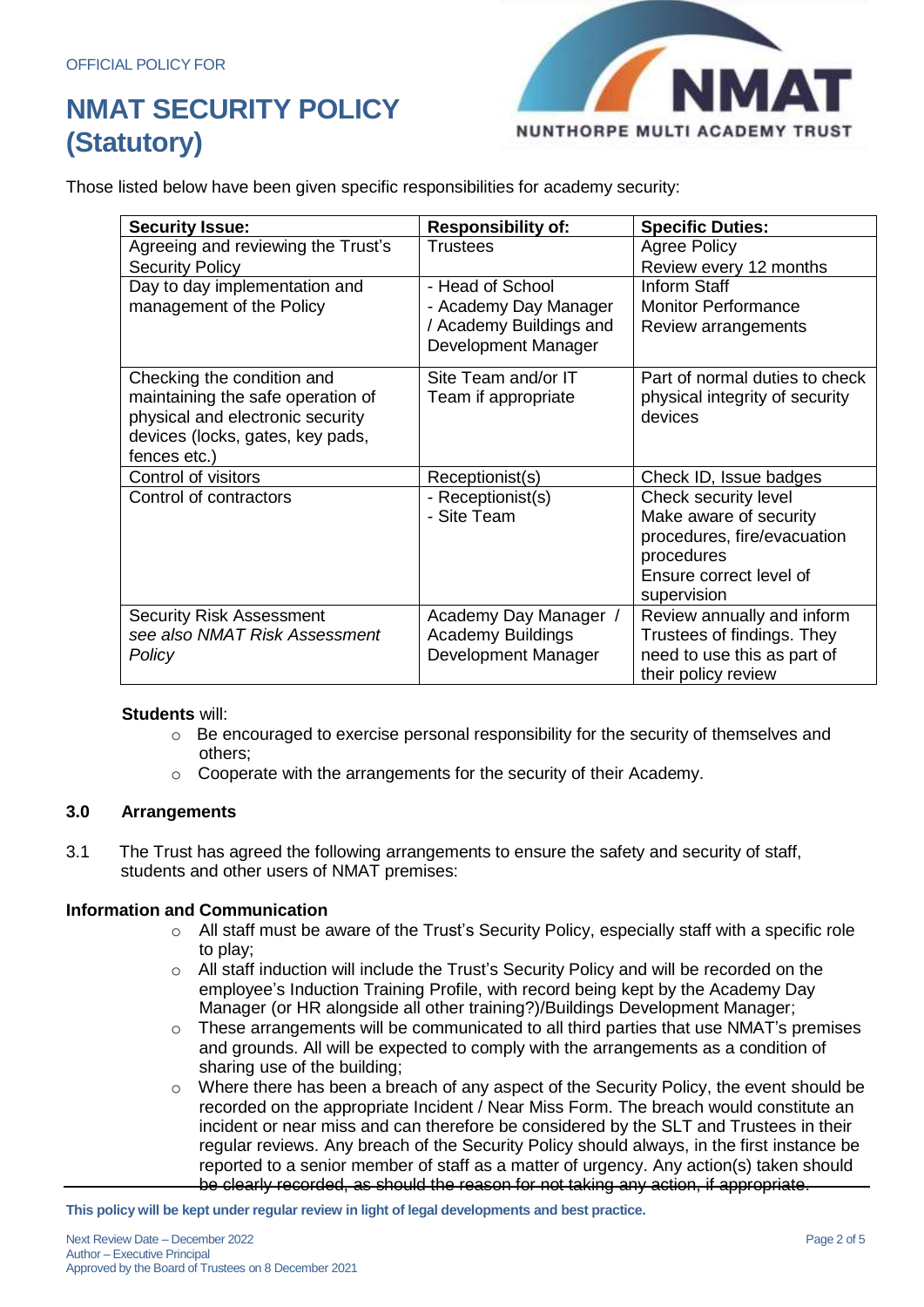

 $\circ$  Where relevant, parents/carers will be informed about the Academy security arrangements and any part they are expected to play, for example when visiting the academy.

# **Controlled Access and Egress**

- $\circ$  Controlled access is a combination of measures to ensure that unauthorised visitors do not present an unacceptable risk to students or staff.
- $\circ$  All visitors must sign in via the electronic system at the Main Reception on arrival at work and should sign out when they leave. Details will be taken including name, vehicle registration number, who they are visiting. A photograph will also be taken, from which a badge will be raised and placed in a plastic wallet with a coloured lanyard. This must be worn at all times as identification – it is not acceptable to put it in a pocket or bag and this will just prompt multiple challenges from staff as to why the person is on site.
- $\circ$  NMAT academies operate a colour coding system for lanyards and any person on site without a badge will be challenged and asked to accompany a member of staff to Main Reception

or be asked to leave the site. Any refusal will be reported immediately to a senior member of staff. Any aggression will be reported to the Police.

- The lanyard contains up to date safeguarding information should an incident need reporting.
- o At the end of the visitor's time in the Academy, the badge must be returned to Main Reception and the visitor signed out.
- $\circ$  Visitors should wait in the Main Reception area until the person they are visiting comes to meet them. The member of staff receiving the visitor must ensure that the visitor leaves the premises through the Reception area, returns the badge and signs out.
- $\circ$  Staff leaving the site during the day must sign out at Main Reception, and also sign in again on their return.

# **Buildings**

- $\circ$  The Trust will make all reasonable attempts to restrict access to the building to prevent unauthorised access to students and ensure the safety of staff.
- $\circ$  All visitors will only be allowed access to the Academy after the signing-in procedure has been completed (see above).
- o Other entrance/exit doors are controlled by magnetic locks. These can be unlocked using an electronic fob which records the name of the person releasing the lock.
- o External boundaries are protected by security fencing.
- $\circ$  The car park and areas at the front of each site are accessible by the public but the risk is controlled by the academy's supervision arrangements at the start and finish of the academy day and the procedure for visitors.
- $\circ$  Sites are covered by a CCTV system for the purposes of crime prevention and investigation (see Surveillance Policy for details).
- $\circ$  Access to external areas, e.g. playing fields, for PE lessons is always under the control of staff.
- o At social times all areas are supervised by duty staff.

# **4.0 Supervision of Students**

4.1 The Trust's overall safeguarding strategy requires that all times the security of students is achieved by competent supervision by authorised Academy staff.

4.2 Locations where supervision is part of the Trust safeguarding procedures:

**This policy will be kept under regular review in light of legal developments and best practice.**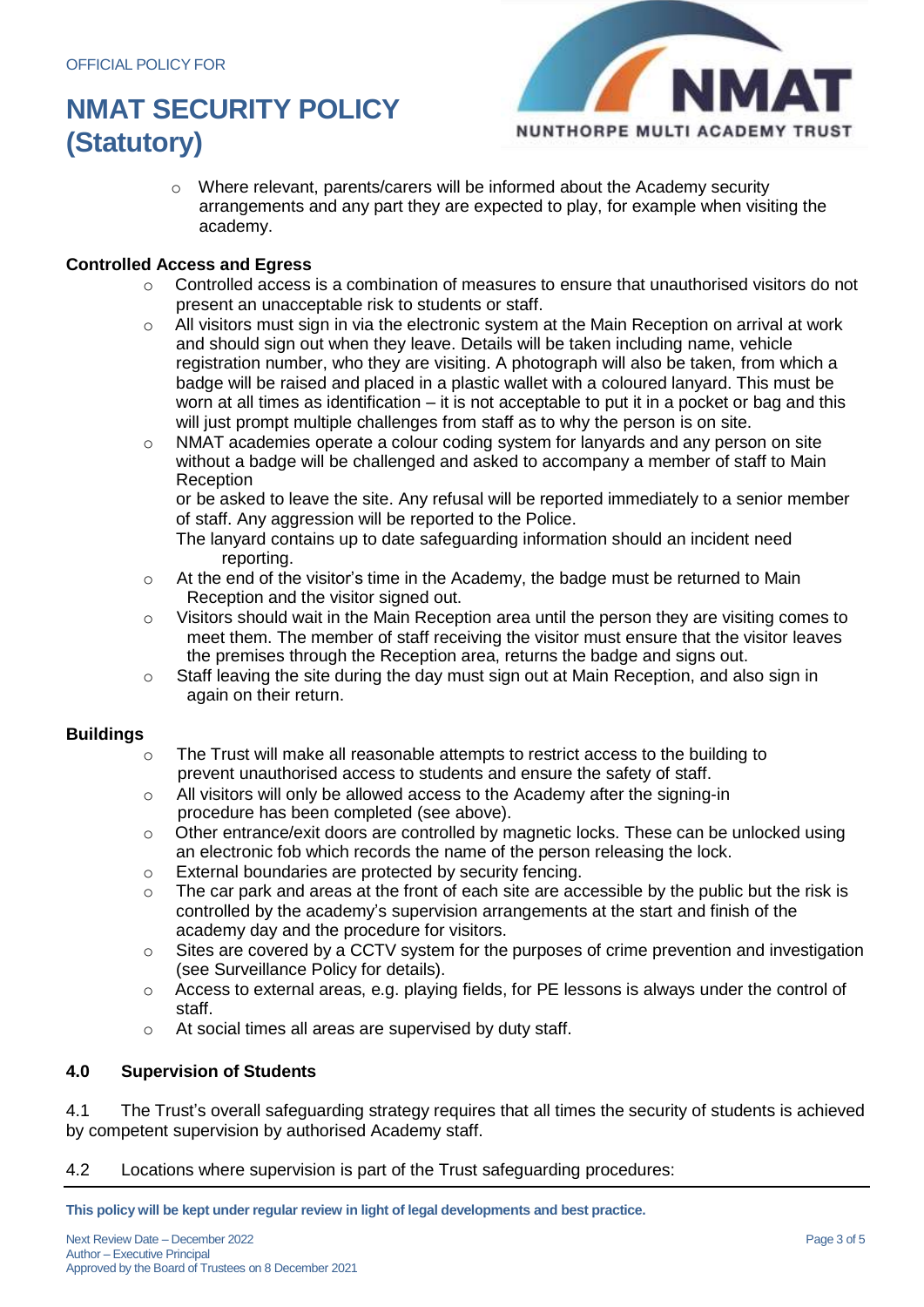

- $\circ$  Front of site students are supervised in this area before and after the academy day by a duty team which includes senior members of staff.
- $\circ$  Social Areas playground areas and playing fields again, staff are on duty to supervise students during break and lunch times.
- o Senior staff on duty use two-way radios to maintain contact.
- 4.3 Times of the day when supervision is part of the academy safeguarding procedures:
	- $\circ$  Start of the academy day as students arrive on site.
	- $\circ$  Breaks and lunchtimes all parts of the site have access control and supervision.
	- $\circ$  End of the academy day staff on duty monitor students leaving the site

# **5.0 Cooperation with third parties, extended services and community groups**

- 5.1 The Trust security arrangements have considered any other third parties that use the academy buildings or grounds. In most circumstances the arrangements for the academy will be equally applicable for the third parties involved. Below are the additional security measures that apply to the groups listed:
- 5.2 Community Use –Group leaders are responsible for keeping registers of visitors attending their activity or event and checking their presence in the case of a site evacuation. Organisers will be advised of arrangements for emergency evacuation, first aid, insurance and other matters before their booking is authorised (see Lettings Policy for further details).
- 5.3 Supervision of Contractors Contractors and maintenance personnel will not always have been DBS checked and should not have unsupervised access to students. They will therefore be controlled as follows:
	- o They will be issued with visitor badges which must be worn;
	- o They will only carry out work at times agreed by the academy;
	- $\circ$  They will be supervised at all times by academy staff this does not necessarily

mean watched continuously, but in a way proportionate to their location and proximity to unsupervised young people;

- o Contractors will be made aware of site emergency procedures.
- o A Permit to Work will be completed by the Site Team before work commences.
- 5.4 Lone Workers There is a separate Trust Lone Workers Policy which should be referred to for staff where there is a security risk due to the need to work alone.

# **6.0 Physical Security Measures**

- 6.1 The Trust has considered the need to use physical measures such as fencing and electronic access controls to ensure the safety of staff and students. The provision will be reviewed on a regular basis using a security Risk Assessment.
- 6.2 The Risk Assessment will consider:
	- o The location and layout of the academy;
	- o Past Incidents related to security;
	- $\circ$  The performance of other security measures already in place or that could be implemented;
	- $\circ$  The cost of physical security improvements and the availability of funding.

**This policy will be kept under regular review in light of legal developments and best practice.**